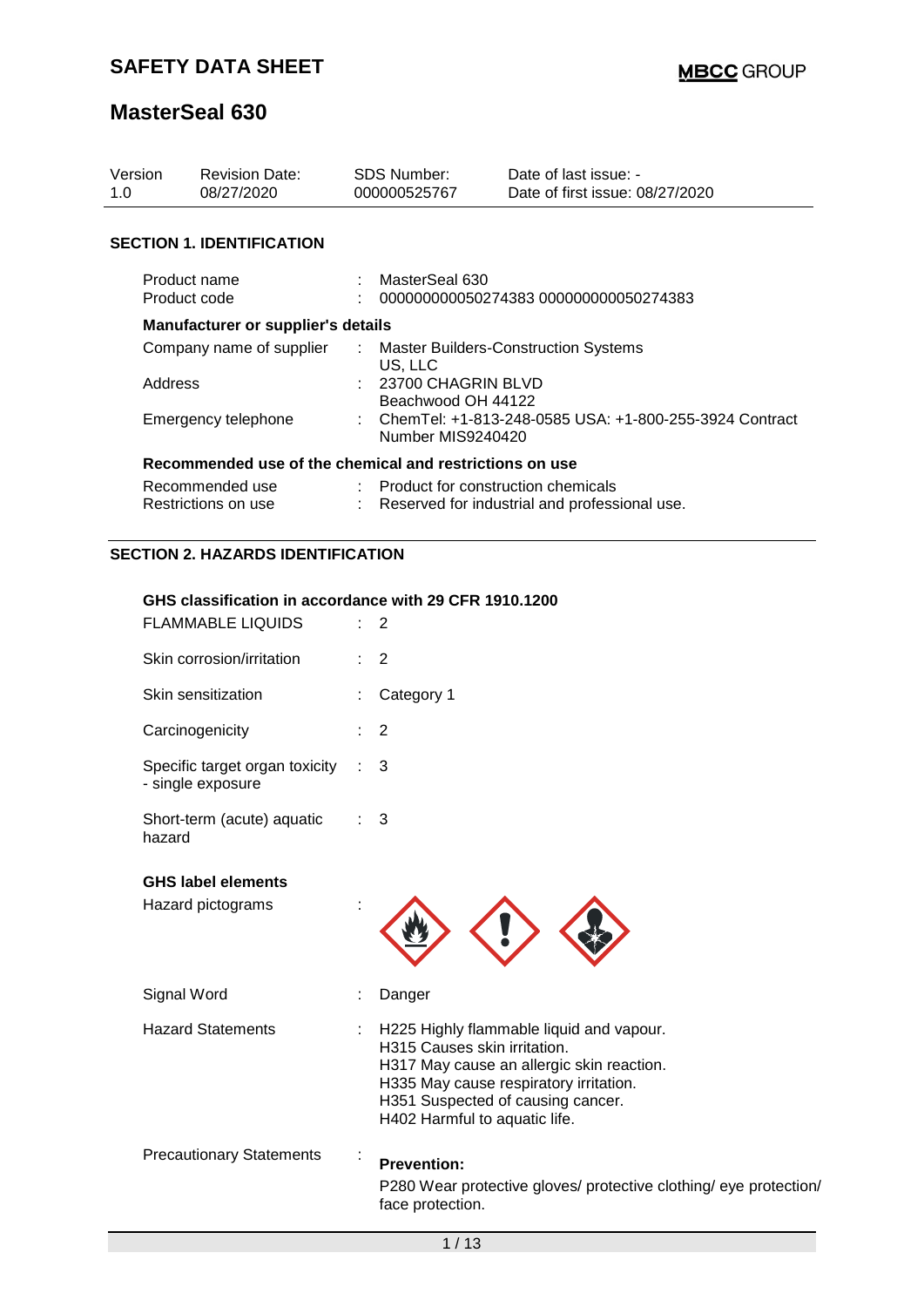| Version<br>1.0 | <b>Revision Date:</b><br>08/27/2020 | <b>SDS Number:</b><br>000000525767                           | Date of last issue: -<br>Date of first issue: 08/27/2020                                                                                                                                                                                                                                                                                                                                                                                                                                                                                                                                                                                                                                                                                       |
|----------------|-------------------------------------|--------------------------------------------------------------|------------------------------------------------------------------------------------------------------------------------------------------------------------------------------------------------------------------------------------------------------------------------------------------------------------------------------------------------------------------------------------------------------------------------------------------------------------------------------------------------------------------------------------------------------------------------------------------------------------------------------------------------------------------------------------------------------------------------------------------------|
|                |                                     | and understood.<br>equipment.<br>the workplace.<br>handling. | P210 Keep away from heat, hot surfaces, sparks, open flames<br>and other ignition sources. No smoking.<br>P201 Obtain special instructions before use.<br>P271 Use only outdoors or in a well-ventilated area.<br>P261 Avoid breathing dust/ fume/ gas/ mist/ vapours/ spray.<br>P243 Take action to prevent static discharges.<br>P202 Do not handle until all safety precautions have been read<br>P273 Avoid release to the environment.<br>P241 Use explosion-proof [electrical/ ventilating/ lighting/ .?]<br>P272 Contaminated work clothing should not be allowed out of<br>P242 Use only non-sparking tools.<br>P240 Ground and bond container and receiving equipment.<br>P264 Wash face, hands and any exposed skin thoroughly after |
|                |                                     | <b>Response:</b>                                             |                                                                                                                                                                                                                                                                                                                                                                                                                                                                                                                                                                                                                                                                                                                                                |
|                |                                     | CENTER/doctor.<br>reuse.<br>tion.                            | P308 + P311 IF exposed or concerned: Call a POISON<br>P303 + P361 + P353 IF ON SKIN (or hair): Take off immediately<br>all contaminated clothing. Rinse skin with water/ shower.<br>P304 + P340 IF INHALED: Remove person to fresh air and<br>keep comfortable for breathing.<br>P362 + P364 Take off contaminated clothing and wash it before<br>P332 + P313 If skin irritation occurs: Get medical advice/atten-<br>P370 + P378 In case of fire: Use water spray, alcohol-resistant<br>foam, dry chemical or carbon dioxide to extinguish.                                                                                                                                                                                                   |
|                |                                     | Storage:<br>P405 Store locked up.                            | P403 + P235 Store in a well-ventilated place. Keep cool.<br>P233 Keep container tightly closed.                                                                                                                                                                                                                                                                                                                                                                                                                                                                                                                                                                                                                                                |
|                |                                     | Disposal:                                                    |                                                                                                                                                                                                                                                                                                                                                                                                                                                                                                                                                                                                                                                                                                                                                |
|                |                                     | waste collection point.                                      | P501 Dispose of contents/container to appropriate hazardous                                                                                                                                                                                                                                                                                                                                                                                                                                                                                                                                                                                                                                                                                    |
|                | <b>Other hazards</b>                |                                                              |                                                                                                                                                                                                                                                                                                                                                                                                                                                                                                                                                                                                                                                                                                                                                |
|                | No data available.                  |                                                              |                                                                                                                                                                                                                                                                                                                                                                                                                                                                                                                                                                                                                                                                                                                                                |

Chemical nature : No data available.

**Components**

| Chemical name                    | ICAS-No.    | Concentration (% w/w) |
|----------------------------------|-------------|-----------------------|
| methyl methacrylate              | 80-62-6     | $>= 50 - \le 100$     |
| 1,4-butanediol dimethacrylate    | 2082-81-7   | $>= 1 - 5$            |
| N,N-dimethyl-p-toluidine         | $99-97-8$   | $>= 0.1 - 1.1$        |
| 1,1'-(p-tolylimino)dipropan-2-ol | l38668-48-3 | $>= 0.1 - 1.1$        |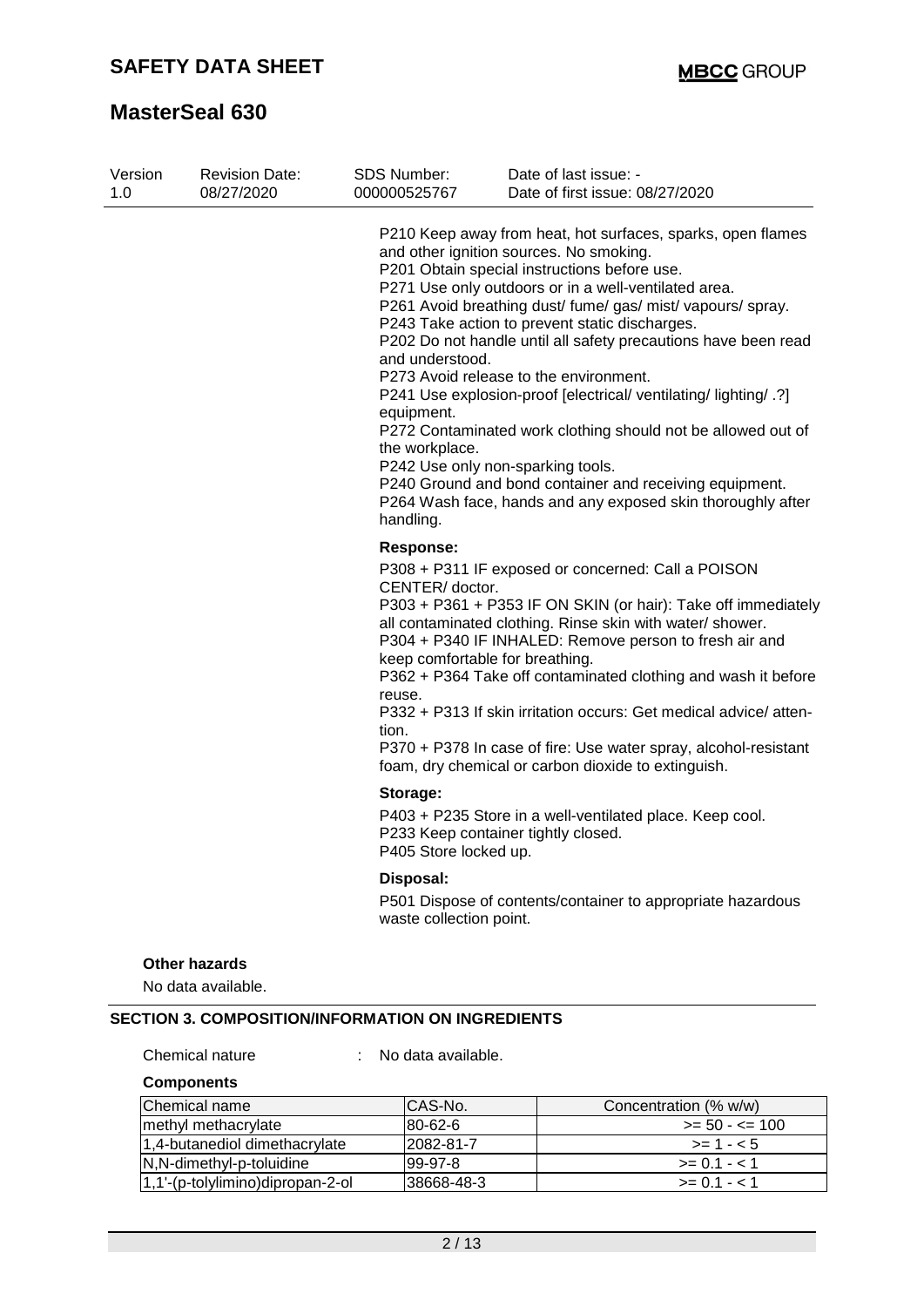## **SAFETY DATA SHEET**

# **MasterSeal 630**

| Version<br>1.0                                                                                                                                                              | <b>Revision Date:</b><br>08/27/2020                               | <b>SDS Number:</b><br>000000525767                      | Date of last issue: -<br>Date of first issue: 08/27/2020                                                                            |  |  |  |  |
|-----------------------------------------------------------------------------------------------------------------------------------------------------------------------------|-------------------------------------------------------------------|---------------------------------------------------------|-------------------------------------------------------------------------------------------------------------------------------------|--|--|--|--|
|                                                                                                                                                                             | <b>SECTION 4. FIRST AID MEASURES</b>                              |                                                         |                                                                                                                                     |  |  |  |  |
| General advice                                                                                                                                                              |                                                                   | ance.                                                   | Move out of dangerous area.<br>Show this material safety data sheet to the doctor in attend-<br>Do not leave the victim unattended. |  |  |  |  |
|                                                                                                                                                                             | If inhaled                                                        | advice.                                                 | If unconscious, place in recovery position and seek medical<br>If symptoms persist, call a physician.                               |  |  |  |  |
| In case of skin contact                                                                                                                                                     |                                                                   | If on clothes, remove clothes.                          | If skin irritation persists, call a physician.<br>If on skin, rinse well with water.                                                |  |  |  |  |
| In case of eye contact                                                                                                                                                      |                                                                   | Remove contact lenses.<br>Protect unharmed eye.         | Flush eyes with water as a precaution.<br>Keep eye wide open while rinsing.<br>If eye irritation persists, consult a specialist.    |  |  |  |  |
| If swallowed<br>Keep respiratory tract clear.<br>Do not give milk or alcoholic beverages.<br>If symptoms persist, call a physician.<br>Take victim immediately to hospital. |                                                                   |                                                         | Never give anything by mouth to an unconscious person.                                                                              |  |  |  |  |
|                                                                                                                                                                             | Most important symptoms<br>and effects, both acute and<br>delayed | Causes skin irritation.<br>Suspected of causing cancer. | May cause an allergic skin reaction.<br>May cause respiratory irritation.                                                           |  |  |  |  |
|                                                                                                                                                                             | Notes to physician                                                | Treat symptomatically.                                  |                                                                                                                                     |  |  |  |  |

### **SECTION 5. FIRE-FIGHTING MEASURES**

| Suitable extinguishing media : Water spray          |    | Foam<br>Dry powder<br>Carbon dioxide (CO2)                                                                                                                                                                                                                                                                                                                                               |
|-----------------------------------------------------|----|------------------------------------------------------------------------------------------------------------------------------------------------------------------------------------------------------------------------------------------------------------------------------------------------------------------------------------------------------------------------------------------|
| Unsuitable extinguishing<br>media                   |    | : High volume water jet                                                                                                                                                                                                                                                                                                                                                                  |
| Specific hazards during fire<br>fighting            | t. | Do not allow run-off from fire fighting to enter drains or water<br>courses.                                                                                                                                                                                                                                                                                                             |
| Further information                                 |    | Collect contaminated fire extinguishing water separately. This<br>must not be discharged into drains.<br>Fire residues and contaminated fire extinguishing water must<br>be disposed of in accordance with local regulations.<br>For safety reasons in case of fire, cans should be stored sepa-<br>rately in closed containments.<br>Use a water spray to cool fully closed containers. |
| Special protective equipment :<br>for fire-fighters |    | Wear self-contained breathing apparatus for firefighting if nec-<br>essary.                                                                                                                                                                                                                                                                                                              |

## **SECTION 6. ACCIDENTAL RELEASE MEASURES**

| Personal precautions, protec-: | Use personal protective equipment. |
|--------------------------------|------------------------------------|
| tive equipment and emer-       | Ensure adequate ventilation.       |
| gency procedures               | Remove all sources of ignition.    |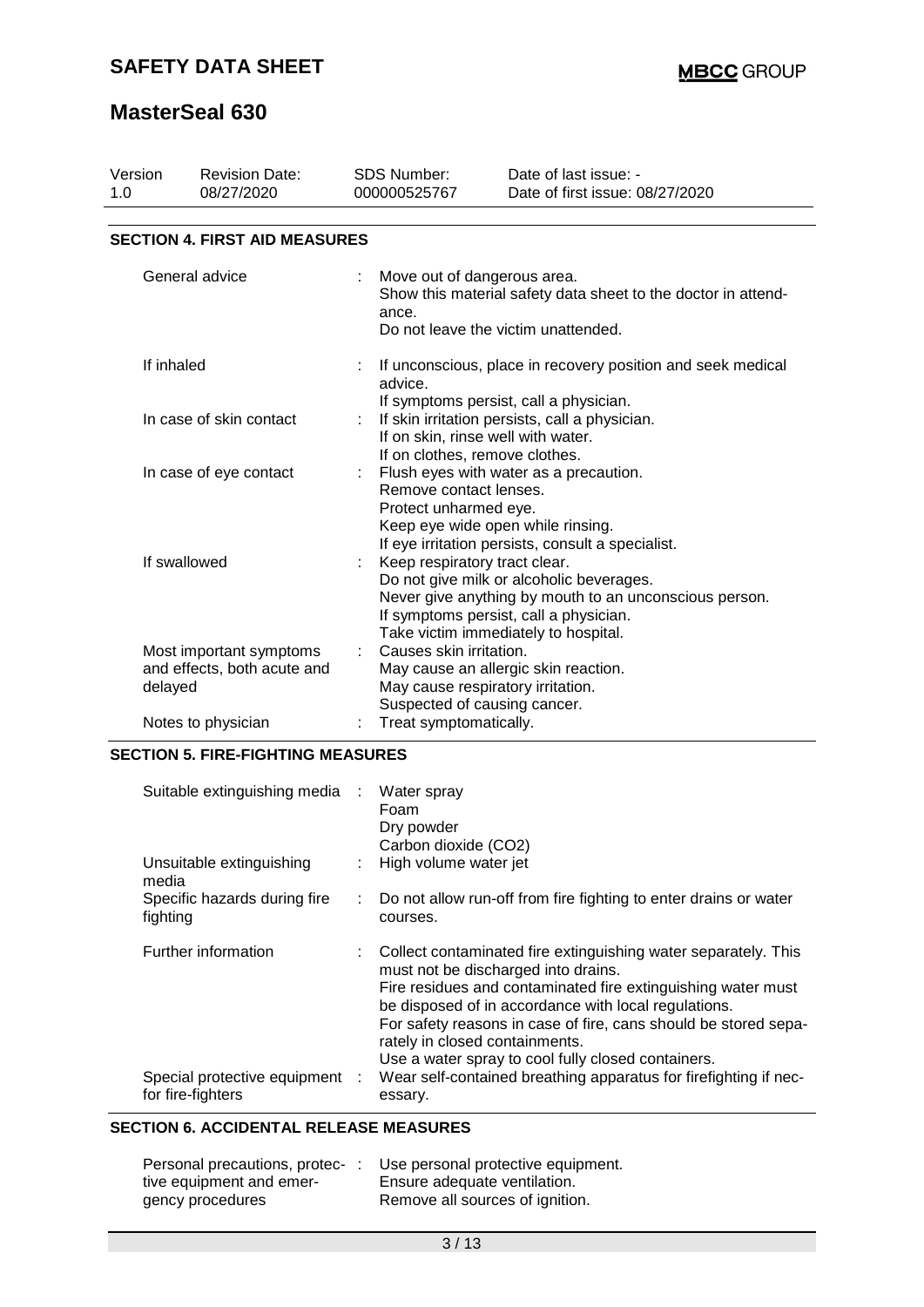| Version<br>1.0                                           | <b>Revision Date:</b><br>08/27/2020 | <b>SDS Number:</b><br>000000525767 | Date of last issue: -<br>Date of first issue: 08/27/2020                                                                                                                                                                                     |
|----------------------------------------------------------|-------------------------------------|------------------------------------|----------------------------------------------------------------------------------------------------------------------------------------------------------------------------------------------------------------------------------------------|
|                                                          |                                     | Evacuate personnel to safe areas.  | Beware of vapors accumulating to form explosive concentra-<br>tions. Vapors can accumulate in low areas.                                                                                                                                     |
| Environmental precautions                                |                                     | respective authorities.            | : Prevent product from entering drains.<br>Prevent further leakage or spillage if safe to do so.<br>If the product contaminates rivers and lakes or drains inform                                                                            |
| Methods and materials for<br>containment and cleaning up |                                     |                                    | Contain spillage, and then collect with non-combustible ab-<br>sorbent material, (e.g. sand, earth, diatomaceous earth, ver-<br>miculite) and place in container for disposal according to local<br>/ national regulations (see section 13). |

## **SECTION 7. HANDLING AND STORAGE**

| Advice on protection against<br>fire and explosion | Do not spray on a naked flame or any incandescent material.<br>Take necessary action to avoid static electricity discharge<br>(which might cause ignition of organic vapors).<br>Use only explosion-proof equipment.<br>Keep away from open flames, hot surfaces and sources of<br>ignition.                                                                                                                                                                                                                                                                                                                                                                                                                                                                          |
|----------------------------------------------------|-----------------------------------------------------------------------------------------------------------------------------------------------------------------------------------------------------------------------------------------------------------------------------------------------------------------------------------------------------------------------------------------------------------------------------------------------------------------------------------------------------------------------------------------------------------------------------------------------------------------------------------------------------------------------------------------------------------------------------------------------------------------------|
| Advice on safe handling                            | Avoid formation of aerosol.<br>Do not breathe vapors/dust.<br>Avoid exposure - obtain special instructions before use.<br>Avoid contact with skin and eyes.<br>For personal protection see section 8.<br>Smoking, eating and drinking should be prohibited in the ap-<br>plication area.<br>Take precautionary measures against static discharges.<br>Provide sufficient air exchange and/or exhaust in work rooms.<br>Open drum carefully as content may be under pressure.<br>Dispose of rinse water in accordance with local and national<br>regulations.<br>Persons susceptible to skin sensitization problems or asthma,<br>allergies, chronic or recurrent respiratory disease should not<br>be employed in any process in which this mixture is being<br>used. |
| Conditions for safe storage                        | no smoking<br>Keep container tightly closed in a dry and well-ventilated<br>place.<br>Containers which are opened must be carefully resealed and<br>kept upright to prevent leakage.<br>Observe label precautions.<br>Electrical installations / working materials must comply with<br>the technological safety standards.                                                                                                                                                                                                                                                                                                                                                                                                                                            |
| Further information on stor-<br>age conditions     | Keep container tightly closed and in a well-ventilated place.<br>Keep away from heat.<br>Avoid all sources of ignition: heat, sparks, open flame.                                                                                                                                                                                                                                                                                                                                                                                                                                                                                                                                                                                                                     |
| Materials to avoid                                 | Segregate from foods and animal feeds.                                                                                                                                                                                                                                                                                                                                                                                                                                                                                                                                                                                                                                                                                                                                |
| Further information on stor-                       | No data available                                                                                                                                                                                                                                                                                                                                                                                                                                                                                                                                                                                                                                                                                                                                                     |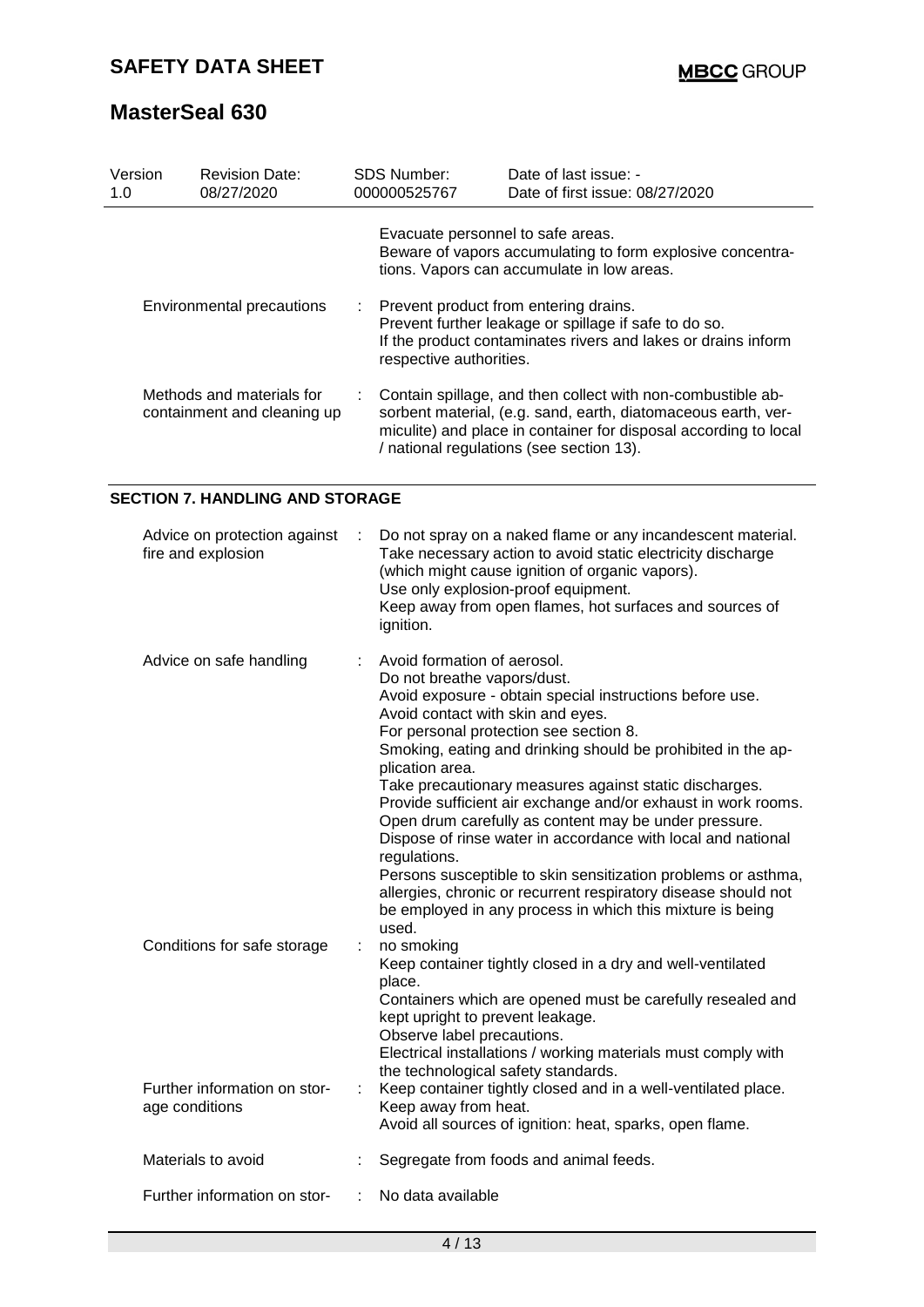## **SAFETY DATA SHEET**

## **MasterSeal 630**

| Version | <b>Revision Date:</b> | <b>SDS Number:</b> | Date of last issue: -           |
|---------|-----------------------|--------------------|---------------------------------|
| -1.0    | 08/27/2020            | 000000525767       | Date of first issue: 08/27/2020 |

age stability

## **SECTION 8. EXPOSURE CONTROLS/PERSONAL PROTECTION**

#### **Ingredients with workplace control parameters**

| Components          | CAS-No. | Value type<br>(Form of<br>exposure) | Control parame-<br>ters / Permissible<br>concentration | <b>Basis</b>                                |
|---------------------|---------|-------------------------------------|--------------------------------------------------------|---------------------------------------------|
| methyl methacrylate | 80-62-6 | <b>TWA value</b>                    | 50 ppm                                                 | <b>ACGIHTLV</b>                             |
|                     |         | STEL value                          | 100 ppm                                                | <b>ACGIHTLV</b>                             |
|                     |         | <b>REL</b> value                    | $100$ ppm<br>410 mg/m3                                 | <b>NIOSH</b>                                |
|                     |         | <b>PEL</b>                          | $100$ ppm<br>410 mg/m3                                 | <b>29 CFR</b><br>1910.1000<br>(Table Z-1)   |
|                     |         | <b>TWA value</b>                    | $100$ ppm<br>410 mg/m3                                 | <b>29 CFR</b><br>1910.1000<br>(Table Z-1-A) |
|                     |         | TWA                                 | 50 ppm                                                 | <b>ACGIH</b>                                |
|                     |         | <b>STEL</b>                         | $100$ ppm                                              | <b>ACGIH</b>                                |
|                     |         | <b>TWA</b>                          | 100 ppm<br>410 mg/m3                                   | <b>NIOSH REL</b>                            |
|                     |         | <b>TWA</b>                          | 100 ppm<br>410 mg/m3                                   | OSHA Z-1                                    |
|                     |         | <b>TWA</b>                          | 100 ppm<br>410 mg/m3                                   | OSHA P0                                     |

|  | <b>Engineering measures</b> |
|--|-----------------------------|
|  |                             |

gineering measures : No applicable information available.

| Personal protective equipment |                                                                                                                                                                                                                      |
|-------------------------------|----------------------------------------------------------------------------------------------------------------------------------------------------------------------------------------------------------------------|
| Respiratory protection<br>÷.  | Wear a NIOSH-certified (or equivalent) organic va-<br>pour/particulate respirator.                                                                                                                                   |
| Hand protection               |                                                                                                                                                                                                                      |
| Remarks                       | The suitability for a specific workplace should be discussed<br>with the producers of the protective gloves.                                                                                                         |
| Eye protection                | : Eye wash bottle with pure water<br>Tightly fitting safety goggles                                                                                                                                                  |
| Skin and body protection      | : Impervious clothing<br>Choose body protection according to the amount and con-<br>centration of the dangerous substance at the work place.                                                                         |
| Protective measures           | : Avoid inhalation of dusts/mists/vapours.<br>Avoid contact with the skin, eyes and clothing.<br>Avoid prolonged and/or repeated contact with the skin.<br>Handle in accordance with good building materials hygiene |
| Hygiene measures              | and safety practice.<br>: When using do not eat or drink.<br>When using do not smoke.<br>Wash hands before breaks and at the end of workday.                                                                         |

#### **SECTION 9. PHYSICAL AND CHEMICAL PROPERTIES**

Appearance : liquid

Color : bluish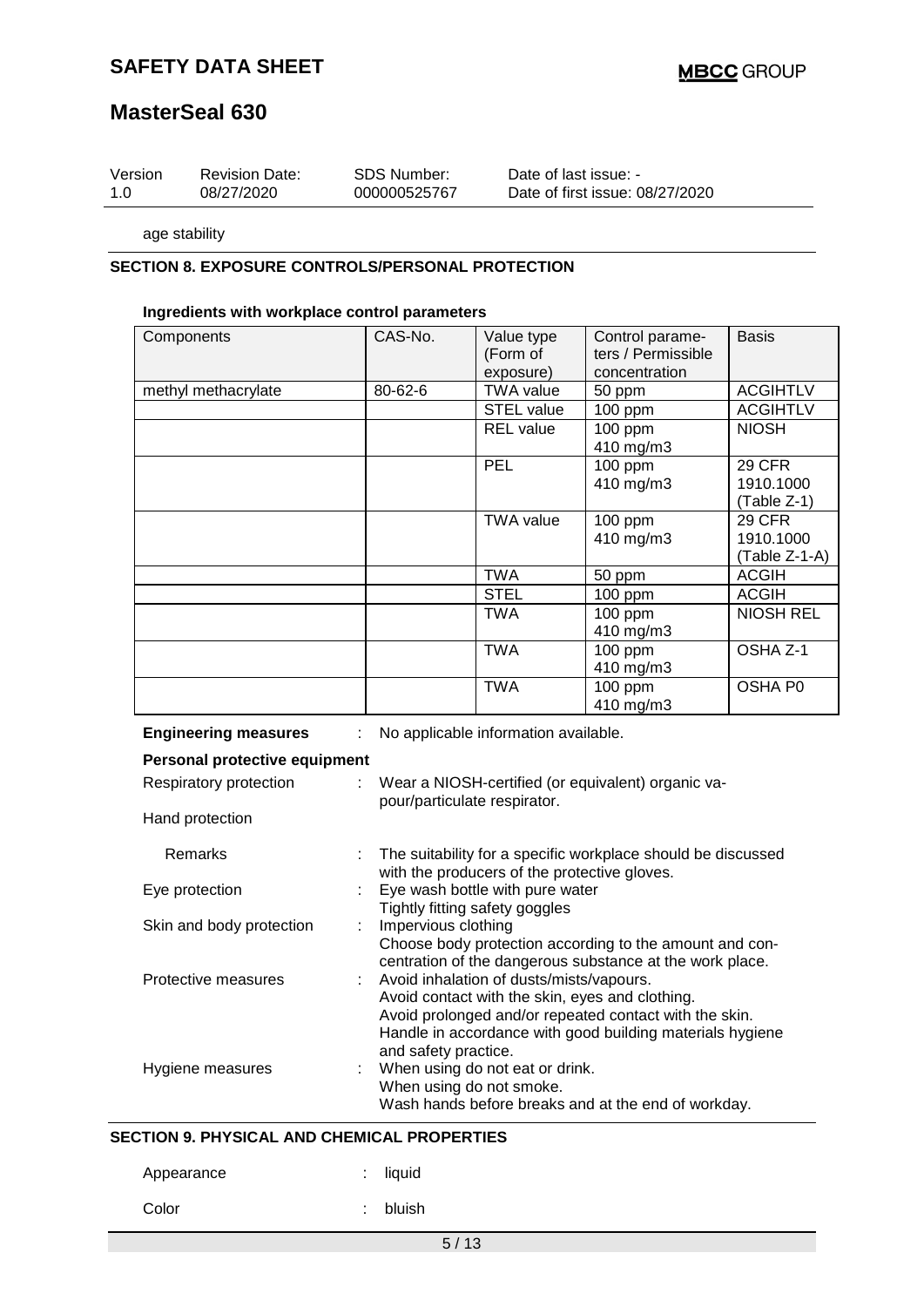| Version<br>1.0 | <b>Revision Date:</b><br>08/27/2020                                 |    | <b>SDS Number:</b><br>000000525767     | Date of last issue: -<br>Date of first issue: 08/27/2020                                      |  |  |
|----------------|---------------------------------------------------------------------|----|----------------------------------------|-----------------------------------------------------------------------------------------------|--|--|
| Odor           |                                                                     |    | sweetish, ester-like                   |                                                                                               |  |  |
|                | <b>Odor Threshold</b>                                               |    | No data available                      |                                                                                               |  |  |
| pH             |                                                                     | t  | not applicable                         |                                                                                               |  |  |
|                |                                                                     |    |                                        |                                                                                               |  |  |
|                | Melting point                                                       | t  | No applicable information available.   |                                                                                               |  |  |
|                | boiling temperature                                                 |    | approx. 212 °F / 100 °C<br>(1,013 hPa) |                                                                                               |  |  |
|                | Flash point                                                         |    | 50 °F / 10 °C                          |                                                                                               |  |  |
|                |                                                                     |    | flashpoint.                            | Method: Flashpoint test using closed cup, determination of                                    |  |  |
|                | Evaporation rate                                                    | ÷. | >1                                     |                                                                                               |  |  |
|                | Flammability (solid, gas)                                           | ÷  | Highly flammable.                      |                                                                                               |  |  |
|                | Upper explosion limit / Upper<br>flammability limit                 | ÷  | 12.5 %(V)<br>Medium: air               |                                                                                               |  |  |
|                | Lower explosion limit / Lower<br>flammability limit                 | ÷. | 2.1 %(V)<br>Medium: air                |                                                                                               |  |  |
|                | Vapor pressure                                                      |    | No data available                      |                                                                                               |  |  |
|                | Relative vapor density                                              | ÷  | not determined                         |                                                                                               |  |  |
|                | Relative density                                                    | t  |                                        | No applicable information available.                                                          |  |  |
| Density        |                                                                     | t  |                                        | approx. 0.97 g/cm3 (68 °F / 20 °C)                                                            |  |  |
|                | Solubility(ies)<br>Water solubility<br>Solubility in other solvents |    |                                        | No applicable information available.                                                          |  |  |
|                | Autoignition temperature                                            |    | 806 °F / 430 °C                        |                                                                                               |  |  |
|                | Decomposition temperature                                           |    | scribed/indicated.                     | Vapors may form explosive mixture with air.<br>No decomposition if stored and handled as pre- |  |  |
| Viscosity      | Viscosity, dynamic                                                  | ÷  |                                        | approx. 5 - 7 mPa.s (68 °F / 20 °C)                                                           |  |  |
|                | Viscosity, kinematic                                                |    |                                        | No applicable information available.                                                          |  |  |
|                | <b>Explosive properties</b>                                         |    | Not explosive<br>Not explosive         |                                                                                               |  |  |
|                | Oxidizing properties                                                |    | not fire-propagating                   |                                                                                               |  |  |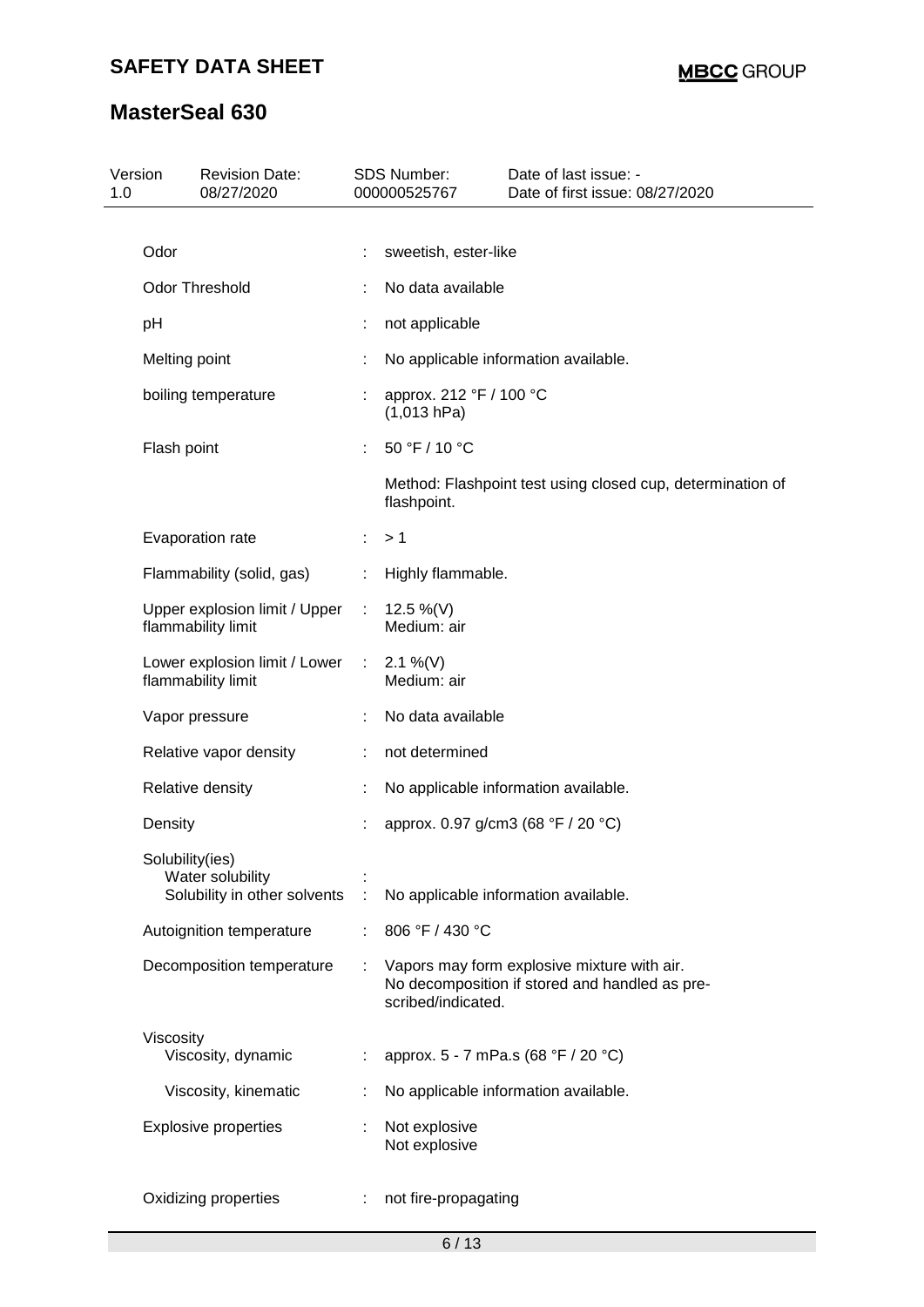| Version<br>1.0 |                                           | <b>Revision Date:</b><br>08/27/2020                                                            | <b>SDS Number:</b><br>000000525767                                                                                                                                                                                                              | Date of last issue: -<br>Date of first issue: 08/27/2020                                                                                                                                                                                                                                                                                                                            |  |
|----------------|-------------------------------------------|------------------------------------------------------------------------------------------------|-------------------------------------------------------------------------------------------------------------------------------------------------------------------------------------------------------------------------------------------------|-------------------------------------------------------------------------------------------------------------------------------------------------------------------------------------------------------------------------------------------------------------------------------------------------------------------------------------------------------------------------------------|--|
|                | Sublimation point<br>Molecular weight     |                                                                                                | No applicable information available.<br>No data available                                                                                                                                                                                       |                                                                                                                                                                                                                                                                                                                                                                                     |  |
|                |                                           | <b>SECTION 10. STABILITY AND REACTIVITY</b>                                                    |                                                                                                                                                                                                                                                 |                                                                                                                                                                                                                                                                                                                                                                                     |  |
|                | Reactivity<br>Chemical stability<br>tions | Possibility of hazardous reac-                                                                 | scribed/indicated.<br>and/or contamination.                                                                                                                                                                                                     | No decomposition if stored and applied as directed.<br>No decomposition if stored and applied as directed.<br>No hazardous reactions if stored and handled as pre-<br>Polymerization coupled with heat formation.<br>Risk of dangerous polymerization in the presence of heat<br>No decomposition if stored and applied as directed.<br>Vapors may form explosive mixture with air. |  |
|                | Conditions to avoid<br>products           | Incompatible materials<br>Hazardous decomposition                                              | Heat, flames and sparks.<br>Strong oxidizing agents<br>Reducing agents<br>Heavy metal compounds<br>alkalies<br>Amines<br>Sulfur compounds<br>Peroxides<br>No hazardous decomposition products if stored and handled<br>as prescribed/indicated. |                                                                                                                                                                                                                                                                                                                                                                                     |  |
|                | <b>Acute toxicity</b>                     | <b>SECTION 11. TOXICOLOGICAL INFORMATION</b><br>Not classified based on available information. |                                                                                                                                                                                                                                                 |                                                                                                                                                                                                                                                                                                                                                                                     |  |

## **Product:**

| Acute oral toxicity                                                                       |    | Remarks: No applicable information available.                                |
|-------------------------------------------------------------------------------------------|----|------------------------------------------------------------------------------|
| Acute inhalation toxicity                                                                 | ÷  | Remarks: No applicable information available.                                |
| Acute dermal toxicity                                                                     |    | Remarks: No applicable information available.                                |
| <b>Skin corrosion/irritation</b><br>Causes skin irritation.<br><b>Product:</b><br>Remarks | t. | May cause skin irritation and/or dermatitis.                                 |
| Serious eye damage/eye irritation<br>Not classified based on available information.       |    |                                                                              |
|                                                                                           |    |                                                                              |
| <b>Product:</b>                                                                           |    |                                                                              |
| Remarks                                                                                   |    | Vapors may cause irritation to the eyes, respiratory system<br>and the skin. |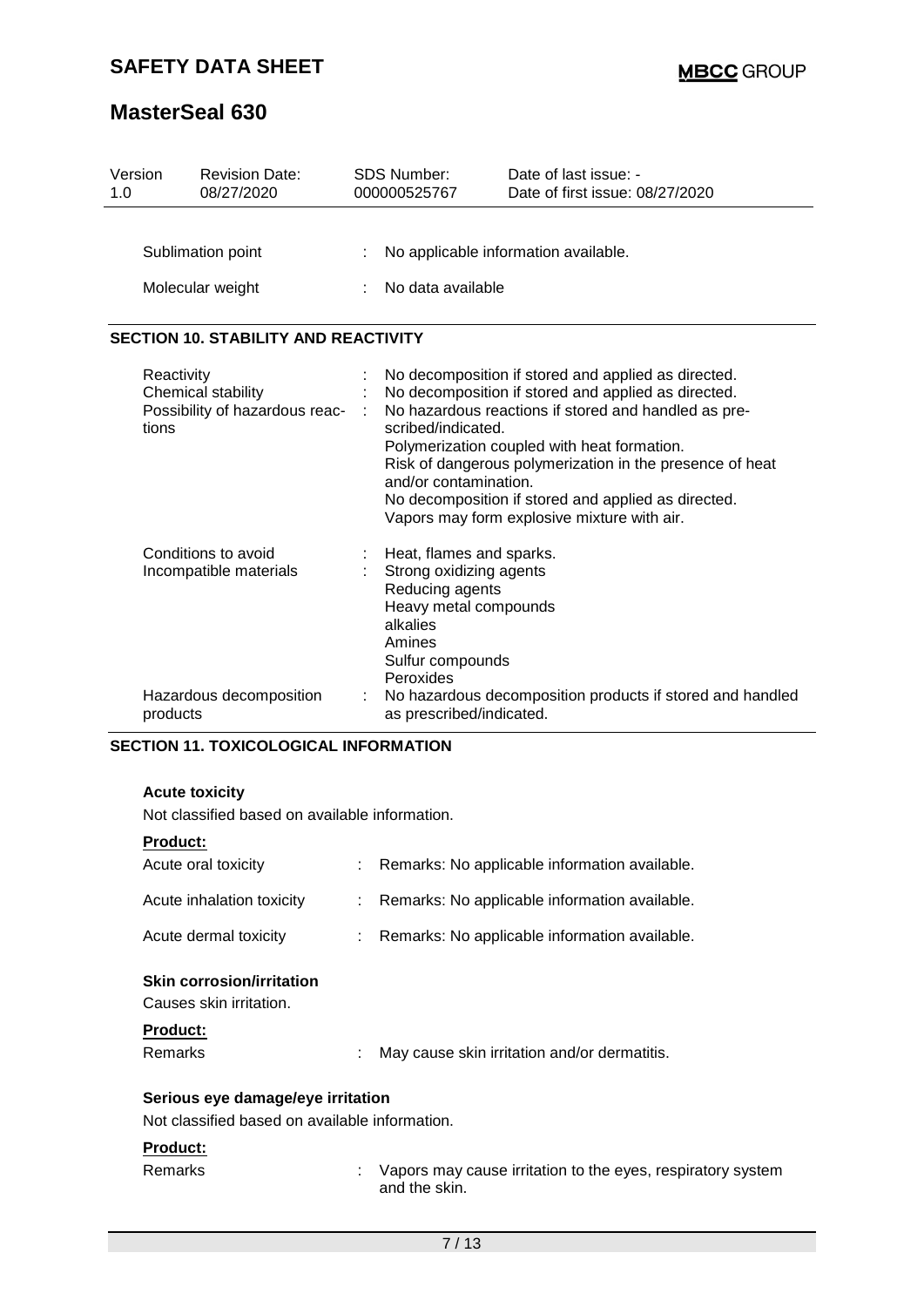octanol/water

| Version<br>1.0 |                    | <b>Revision Date:</b><br>08/27/2020                                             | <b>SDS Number:</b><br>000000525767 | Date of last issue: -<br>Date of first issue: 08/27/2020                                                             |
|----------------|--------------------|---------------------------------------------------------------------------------|------------------------------------|----------------------------------------------------------------------------------------------------------------------|
|                |                    | Respiratory or skin sensitization                                               |                                    |                                                                                                                      |
|                |                    | <b>Skin sensitization</b><br>May cause an allergic skin reaction.               |                                    |                                                                                                                      |
|                |                    | <b>Respiratory sensitization</b>                                                |                                    |                                                                                                                      |
|                |                    | Not classified based on available information.                                  |                                    |                                                                                                                      |
|                | Product:           |                                                                                 |                                    |                                                                                                                      |
|                | Remarks            |                                                                                 | Causes sensitization.              |                                                                                                                      |
|                |                    | <b>Germ cell mutagenicity</b><br>Not classified based on available information. |                                    |                                                                                                                      |
|                |                    | Carcinogenicity<br>Suspected of causing cancer.                                 |                                    |                                                                                                                      |
|                |                    | <b>Reproductive toxicity</b><br>Not classified based on available information.  |                                    |                                                                                                                      |
|                |                    | <b>STOT-single exposure</b><br>May cause respiratory irritation.                |                                    |                                                                                                                      |
|                |                    | <b>STOT-repeated exposure</b><br>Not classified based on available information. |                                    |                                                                                                                      |
|                |                    | <b>Aspiration toxicity</b><br>Not classified based on available information.    |                                    |                                                                                                                      |
|                | Product:           | No aspiration hazard expected.                                                  |                                    |                                                                                                                      |
|                |                    | <b>Further information</b>                                                      |                                    |                                                                                                                      |
|                | <b>Product:</b>    |                                                                                 |                                    |                                                                                                                      |
|                | Remarks            |                                                                                 |                                    | The product has not been tested. The statement has been<br>derived from the properties of the individual components. |
|                | Remarks            |                                                                                 | Solvents may degrease the skin.    |                                                                                                                      |
|                |                    | <b>SECTION 12. ECOLOGICAL INFORMATION</b>                                       |                                    |                                                                                                                      |
|                | <b>Ecotoxicity</b> |                                                                                 |                                    |                                                                                                                      |
|                |                    | No data available                                                               |                                    |                                                                                                                      |
|                |                    | <b>Persistence and degradability</b>                                            |                                    |                                                                                                                      |
|                |                    | No data available                                                               |                                    |                                                                                                                      |
|                |                    | <b>Bioaccumulative potential</b>                                                |                                    |                                                                                                                      |
|                |                    | Components:                                                                     |                                    |                                                                                                                      |
|                |                    | methyl methacrylate:<br>Partition coefficient: n-                               | log Pow: 1.38 (68 °F / 20 °C)      |                                                                                                                      |

GLP: no data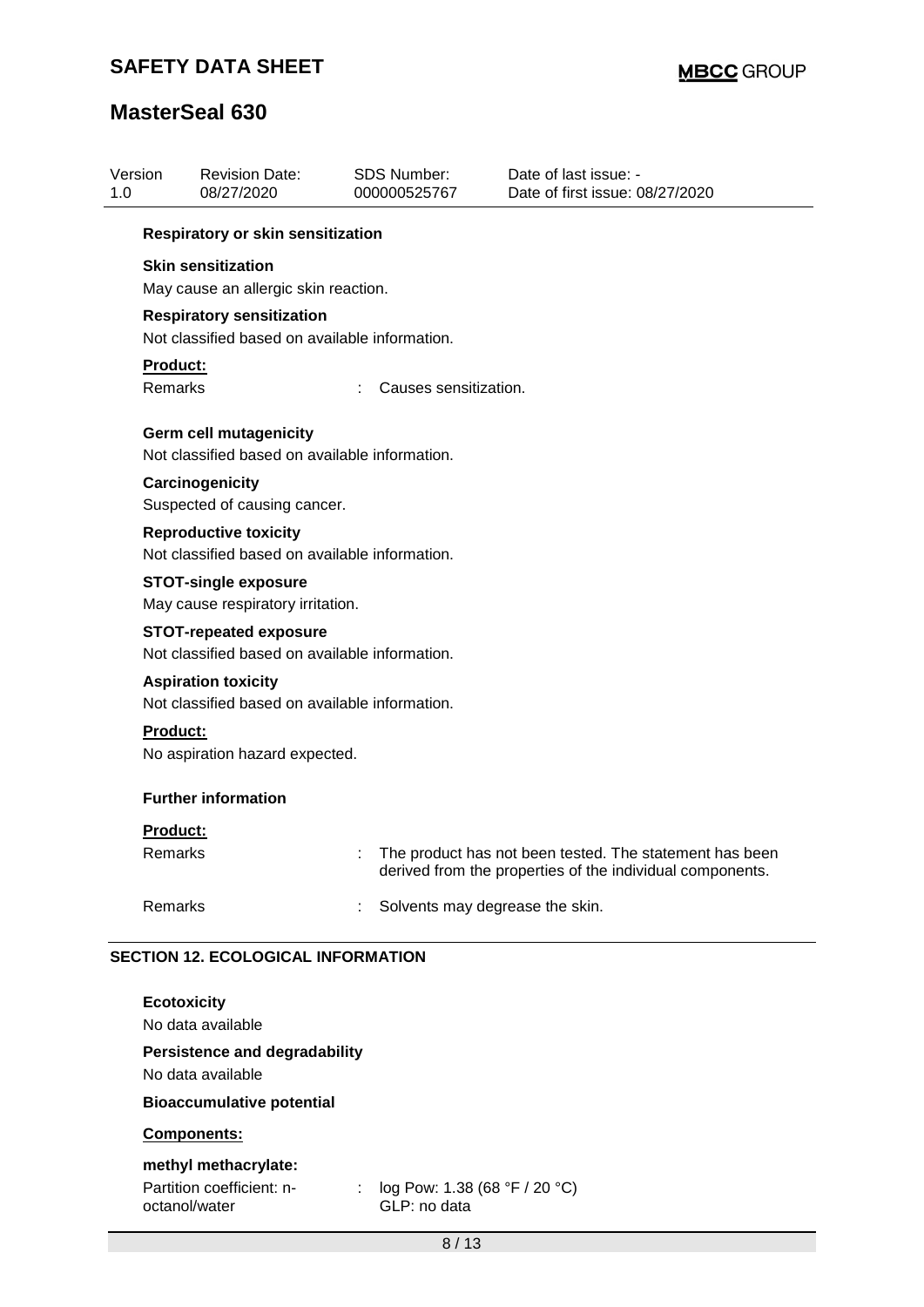## **SAFETY DATA SHEET**

## **MasterSeal 630**

| Version<br>1.0            | <b>Revision Date:</b><br>08/27/2020          | SDS Number<br>000000525767                                    | Date of last issue: -<br>Date of first issue: 08/27/2020                                             |
|---------------------------|----------------------------------------------|---------------------------------------------------------------|------------------------------------------------------------------------------------------------------|
|                           |                                              |                                                               |                                                                                                      |
|                           | 1,1'-(p-tolylimino)dipropan-2-ol:            |                                                               |                                                                                                      |
|                           | Partition coefficient: n-<br>octanol/water   | log Pow: 2.1 (75 °F / 24 °C)<br>pH: 7.5<br>method<br>GLP: yes | Method: Partition coefficient (n-octanol/water), Shake-flask                                         |
|                           | <b>Mobility in soil</b><br>No data available |                                                               |                                                                                                      |
|                           | Other adverse effects                        |                                                               |                                                                                                      |
| <b>Product:</b><br>mation | Additional ecological infor-                 | Harmful to aquatic life.                                      | : An environmental hazard cannot be excluded in the event of<br>unprofessional handling or disposal. |
|                           | <b>SECTION 13. DISPOSAL CONSIDERATIONS</b>   |                                                               |                                                                                                      |

| <b>Disposal methods</b> |                                                                                                                                    |
|-------------------------|------------------------------------------------------------------------------------------------------------------------------------|
| Waste from residues     | : Do not contaminate ponds, waterways or ditches with chemi-<br>cal or used container.                                             |
|                         | Dispose of in accordance with national, state and local regula-<br>tions.                                                          |
|                         | Do not discharge into drains/surface waters/groundwater.                                                                           |
| Contaminated packaging  | : Contaminated packaging should be emptied as far as possible<br>and disposed of in the same manner as the sub-<br>stance/product. |

### **SECTION 14. TRANSPORT INFORMATION**

### **International Regulations**

| <b>UNRTDG</b>                |          |                       |
|------------------------------|----------|-----------------------|
| UN number                    |          | UN 1866               |
| Proper shipping name         |          | <b>RESIN SOLUTION</b> |
| Class                        |          | 3                     |
| Packing group                |          | $\blacksquare$        |
| Labels                       |          | 3                     |
| <b>IATA-DGR</b>              |          |                       |
| UN/ID No.                    |          | <b>UN 1866</b>        |
| Proper shipping name         |          | <b>RESIN SOLUTION</b> |
| Class                        |          | 3                     |
| Packing group                |          | Ш                     |
| Labels                       |          | Flammable Liquids     |
| Packing instruction (cargo   |          | 364                   |
| aircraft)                    |          |                       |
| Packing instruction (passen- | $\sim$ 1 | 353                   |
| ger aircraft)                |          |                       |
|                              |          |                       |

### **IMDG-Code**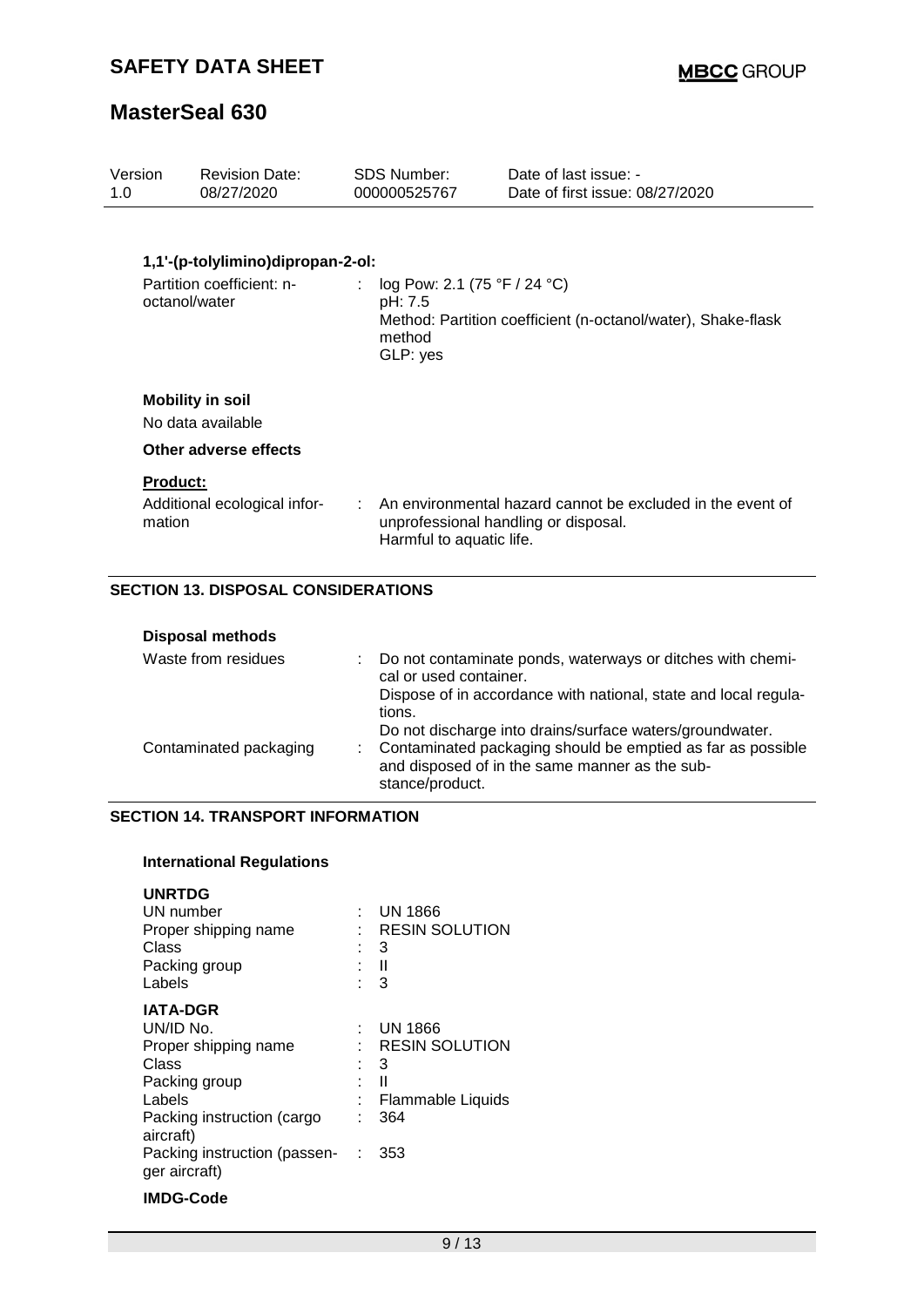| Version<br>1.0                   | <b>Revision Date:</b><br>08/27/2020                                                                                           | SDS Number:<br>000000525767                                                                     | Date of last issue: -<br>Date of first issue: 08/27/2020                 |
|----------------------------------|-------------------------------------------------------------------------------------------------------------------------------|-------------------------------------------------------------------------------------------------|--------------------------------------------------------------------------|
| Class<br>Labels                  | UN number<br>Proper shipping name<br>Packing group<br>EmS Code<br>Marine pollutant<br>Not applicable for product as supplied. | $:$ UN 1866<br>: RESIN SOLUTION<br>3<br>: II<br>3<br>$: F-E, S-E$<br>no                         | Transport in bulk according to Annex II of MARPOL 73/78 and the IBC Code |
|                                  | <b>Domestic regulation</b>                                                                                                    |                                                                                                 |                                                                          |
| <b>49 CFR</b><br>Class<br>Labels | UN/ID/NA number<br>Proper shipping name<br>Packing group<br><b>ERG Code</b>                                                   | $\therefore$ UN 1866<br>: RESIN SOLUTION<br>3<br>$\mathbf{H}$<br><b>FLAMMABLE LIQUID</b><br>127 |                                                                          |

### **Special precautions for user**

Marine pollutant : no

The transport classification(s) provided herein are for informational purposes only, and solely based upon the properties of the unpackaged material as it is described within this Safety Data Sheet. Transportation classifications may vary by mode of transportation, package sizes, and variations in regional or country regulations.

#### **SECTION 15. REGULATORY INFORMATION**

#### **US State Regulations**

**New Jersey Right To Know**

methyl methacrylate 80-62-6

**California Prop. 65**

WARNING: This product can expose you to chemicals including N,N-dimethyl-p-toluidine, which is/are known to the State of California to cause cancer. For more information go to www.P65Warnings.ca.gov.

## **The ingredients of this product are reported in the following inventories:** TSCA : On the inventory, or in compliance with the inventory

### **SECTION 16. OTHER INFORMATION**

## **Further information**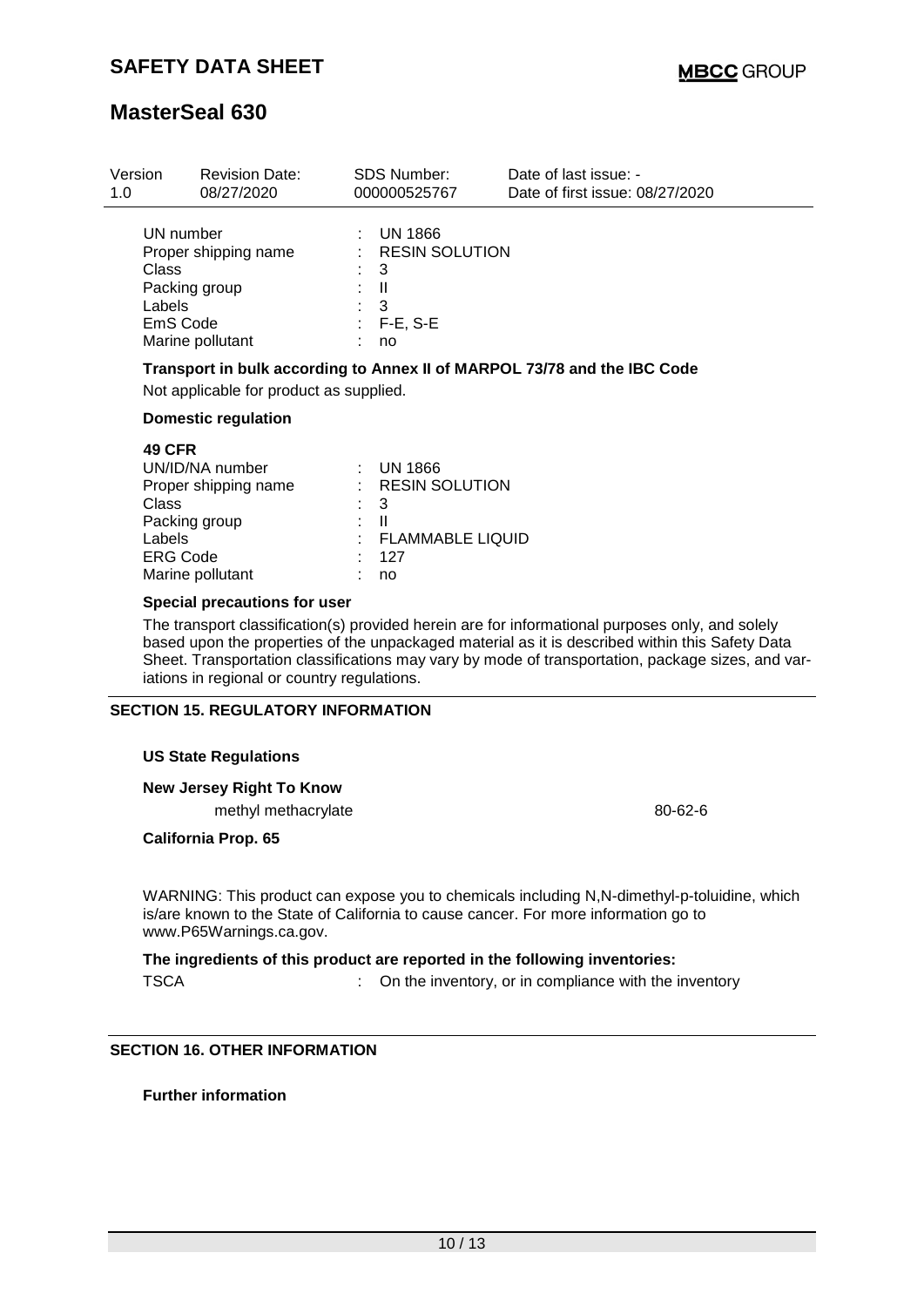

AICS - Australian Inventory of Chemical Substances; ASTM - American Society for the Testing of Materials; bw - Body weight; CERCLA - Comprehensive Environmental Response, Compensation, and Liability Act; CMR - Carcinogen, Mutagen or Reproductive Toxicant; DIN - Standard of the German Institute for Standardisation; DOT - Department of Transportation; DSL - Domestic Substances List (Canada); ECx - Concentration associated with x% response; EHS - Extremely Hazardous Substance; ELx - Loading rate associated with x% response; EmS - Emergency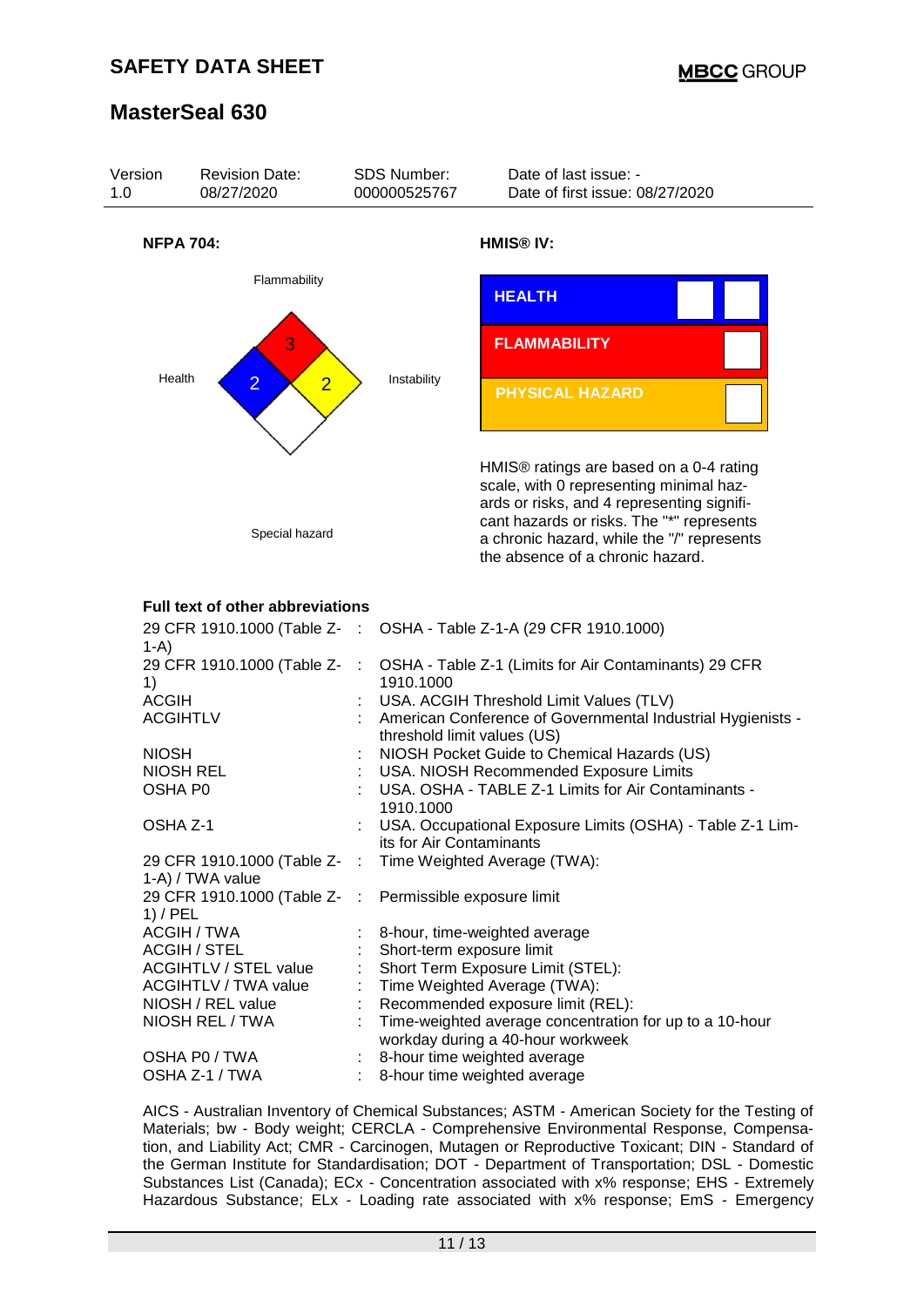| Version | <b>Revision Date:</b> | SDS Number:  | Date of last issue: -           |
|---------|-----------------------|--------------|---------------------------------|
| 1.0     | 08/27/2020            | 000000525767 | Date of first issue: 08/27/2020 |

Schedule; ENCS - Existing and New Chemical Substances (Japan); ErCx - Concentration associated with x% growth rate response; ERG - Emergency Response Guide; GHS - Globally Harmonized System; GLP - Good Laboratory Practice; HMIS - Hazardous Materials Identification System; IARC - International Agency for Research on Cancer; IATA - International Air Transport Association; IBC - International Code for the Construction and Equipment of Ships carrying Dangerous Chemicals in Bulk; IC50 - Half maximal inhibitory concentration; ICAO - International Civil Aviation Organization; IECSC - Inventory of Existing Chemical Substances in China; IMDG - International Maritime Dangerous Goods; IMO - International Maritime Organization; ISHL - Industrial Safety and Health Law (Japan); ISO - International Organisation for Standardization; KECI - Korea Existing Chemicals Inventory; LC50 - Lethal Concentration to 50 % of a test population; LD50 - Lethal Dose to 50% of a test population (Median Lethal Dose); MARPOL - International Convention for the Prevention of Pollution from Ships; MSHA - Mine Safety and Health Administration; n.o.s. - Not Otherwise Specified; NFPA - National Fire Protection Association; NO(A)EC - No Observed (Adverse) Effect Concentration; NO(A)EL - No Observed (Adverse) Effect Level; NOELR - No Observable Effect Loading Rate; NTP - National Toxicology Program; NZIoC - New Zealand Inventory of Chemicals; OECD - Organization for Economic Co-operation and Development; OPPTS - Office of Chemical Safety and Pollution Prevention; PBT - Persistent, Bioaccumulative and Toxic substance; PICCS - Philippines Inventory of Chemicals and Chemical Substances; (Q)SAR - (Quantitative) Structure Activity Relationship; RCRA - Resource Conservation and Recovery Act; REACH - Regulation (EC) No 1907/2006 of the European Parliament and of the Council concerning the Registration, Evaluation, Authorisation and Restriction of Chemicals; RQ - Reportable Quantity; SADT - Self-Accelerating Decomposition Temperature; SARA - Superfund Amendments and Reauthorization Act; SDS - Safety Data Sheet; TCSI - Taiwan Chemical Substance Inventory; TSCA - Toxic Substances Control Act (United States); UN - United Nations; UNRTDG - United Nations Recommendations on the Transport of Dangerous Goods; vPvB - Very Persistent and Very Bioaccumulative

Revision Date : 08/27/2020

We support worldwide Responsible Care® initiatives. We value the health and safety of our employees, customers, suppliers and neighbors, and the protection of the environment. Our commitment to Responsible Care is integral to conducting our business and operating our facilities in a safe and environmentally responsible fashion, supporting our customers and suppliers in ensuring the safe and environmentally sound handling of our products, and minimizing the impact of our operations on society and the environment during production, storage, transport, use and disposal of our products.

IMPORTANT: WHILE THE DESCRIPTIONS, DESIGNS, DATA AND INFORMATION CONTAINED HEREIN ARE PRESENTED IN GOOD FAITH AND BELIEVED TO BE ACCURATE , IT IS PROVIDED FOR YOUR GUIDANCE ONLY. BECAUSE MANY FACTORS MAY AFFECT PROCESSING OR APPLICATION/USE, WE RECOMMEND THAT YOU MAKE TESTS TO DETERMINE THE SUITABILITY OF A PRODUCT FOR YOUR PARTICULAR PURPOSE PRIOR TO USE. NO WARRANTIES OF ANY KIND, EITHER EXPRESSED OR IMPLIED, INCLUDING WARRANTIES OF MERCHANTABILITY OR FITNESS FOR A PARTICULAR PURPOSE, ARE MADE REGARDING PRODUCTS DESCRIBED OR DESIGNS, DATA OR INFORMATION SET FORTH, OR THAT THE PRODUCTS, DESIGNS, DATA OR INFORMATION MAY BE USED WITHOUT INFRINGING THE INTELLECTUAL PROPERTY RIGHTS OF OTHERS. IN NO CASE SHALL THE DESCRIPTIONS, INFORMATION, DATA OR DESIGNS PROVIDED BE CONSIDERED A PART OF OUR TERMS AND CONDITIONS OF SALE. FURTHER, YOU EXPRESSLY UNDERSTAND AND AGREE THAT THE DESCRIPTIONS, DESIGNS, DATA, AND INFORMATION FURNISHED BY OUR COMPANY HEREUNDER ARE GIVEN GRATIS AND WE ASSUME NO OBLIGATION OR LIABILITY FOR THE DESCRIPTION, DESIGNS, DATA AND